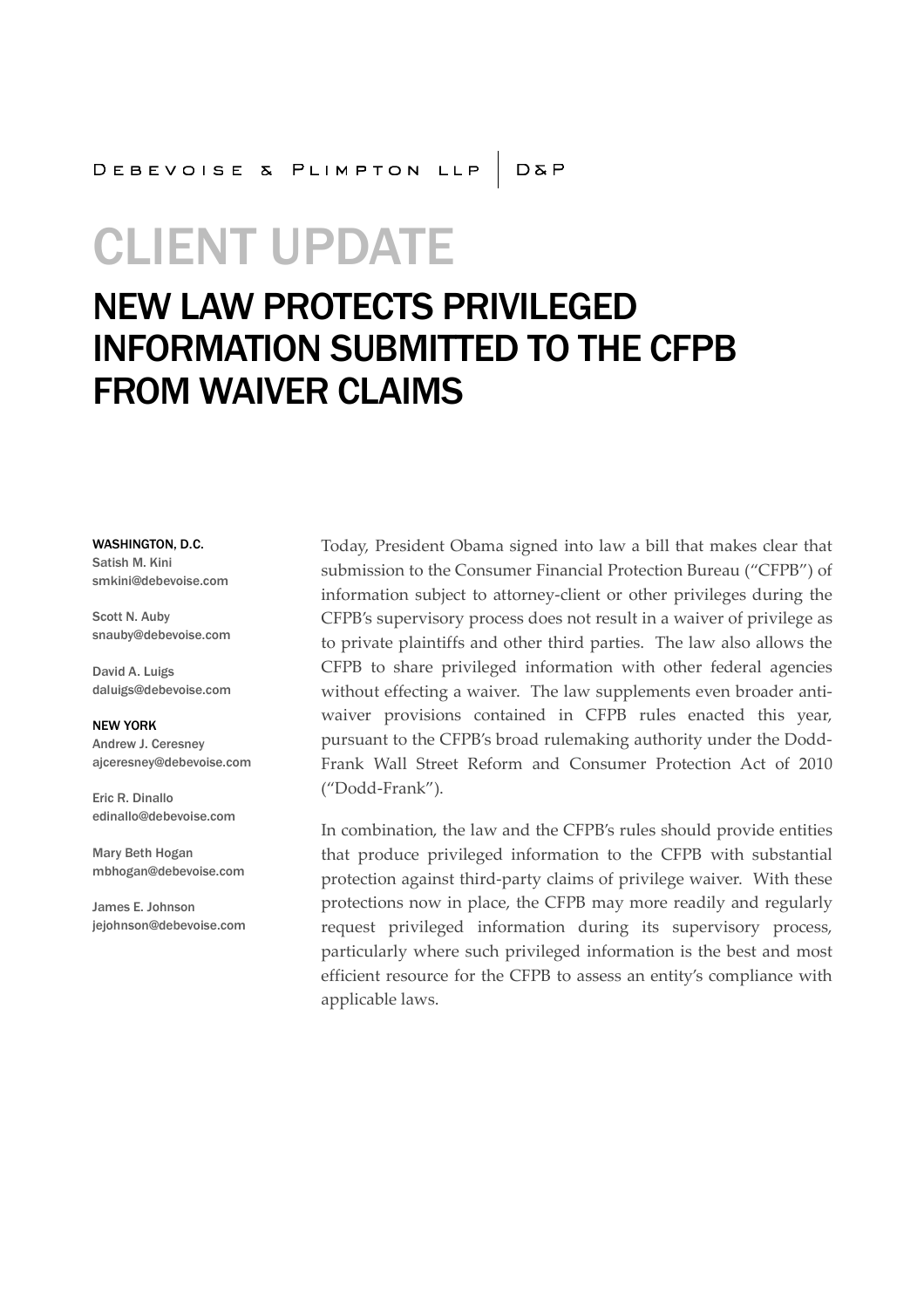#### BACKGROUND

Dodd-Frank authorizes the CFPB to supervise and examine insured depository institutions and credit unions with total assets of more than \$10 billion and their affiliates, as well as certain non-depository institutions, and to request information from those entities to ensure compliance with the federal consumer financial laws.

In the course of its supervisory efforts, the CFPB has requested, and can be expected to request in the future, that entities under its supervision provide it with documents that are subject to a claim of attorney-client privilege or protected by the work-product doctrine. These requests find precedent in the pre-Dodd-Frank actions of the prudential regulators of financial institutions, $1$  which in the course of their supervisory efforts have requested the production of privileged information.

Prior to and following enactment of Dodd-Frank, banking institutions and credit unions have had the ability to produce privileged information to prudential regulators without waiving applicable disclosure protections. Specifically, 12 U.S.C. § 1828(x) provides that the submission of any information to a federal banking agency, state bank supervisor, or foreign banking authority in the course of the supervisory or regulatory process does not waive any applicable privilege as against third parties. Moreover, pursuant to 12 U.S.C. § 1828(t), the federal prudential regulators can share information with other federal agencies without effecting a waiver of privilege.

When Congress passed Dodd-Frank and gave the CFPB supervisory authority, including with respect to financial institutions formerly overseen by the prudential regulators, Congress did not also amend 12 U.S.C.  $\S$  1828(x) or 12 U.S.C.  $\S$  1821(t) to include the CFPB among the enumerated regulators who may receive or share privileged information without effecting a waiver. As a result, the CFPB's requests have raised concerns among supervised entities that production to the CFPB could result in a privilege waiver as against private plaintiffs and other third parties. The CFPB sought to address these concerns first through guidance, and then through rulemaking. Supervised entities, however, remained concerned that the CFPB's rulemaking did not provide as definitive a protection as the statutes applicable to the federal banking agencies.

<sup>1</sup> The prudential regulators include the Office of the Comptroller of the Currency, the Board of Governors of the Federal Reserve System, the Federal Deposit Insurance Corporation, the National Credit Union Administration, and the former Office of Thrift Supervision. See 12 U.S.C. § 5481(24). Prior to the creation of the CFPB, these entities had sole supervisory oversight over large depository institutions and credit unions and their affiliates.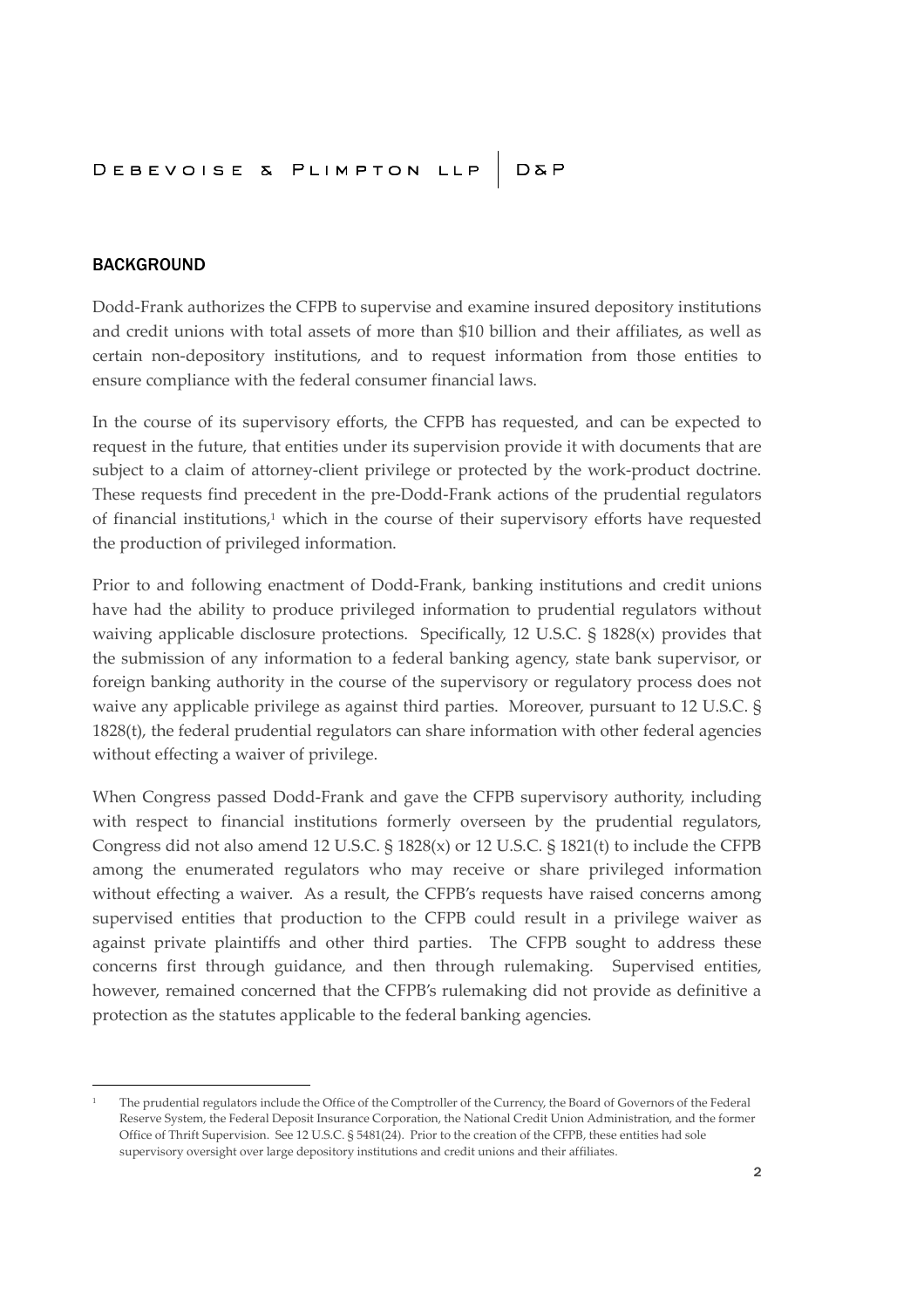### DEBEVOISE & PLIMPTON LLP | D&P

#### CFPB GUIDANCE AND RULEMAKING

Initially, in its Bulletin 12-01 dated January 4, 2012, the CFPB attempted to reassure supervised entities that, pursuant to the common law of attorney-client privilege, production in response to a CFPB demand would be involuntary, and thus not result in a waiver. The CFPB further took the position that, because Dodd-Frank transferred examination authority and all related powers and duties with respect to certain financial institutions from the prudential regulators to the CFPB, the CFPB was empowered under 12 U.S.C. § 1828(x) to receive privileged information from supervised entities without effectuating a waiver. The CFPB also stated that it would request only privileged information that was material to its supervisory objectives and that could not practicably be obtained from non-privileged sources. The CFPB further noted that, although it would share information with State Attorneys General and other law enforcement agencies in "very limited circumstances and upon review of all the relevant facts and considerations" or where required by law, it would "not routinely share confidential supervisory information with agencies that are not engaged in supervision."

Despite the CFPB's assurances, some entities subject to supervision remained concerned that courts would nevertheless deem the disclosure of privileged information to the CFPB a waiver, particularly in light of Congress' failure to amend 12 U.S.C. §§ 1828(x) and 1821(t) to extend waiver protection to the CFPB. Although the CFPB maintained that such concerns were unwarranted, it nevertheless engaged in formal rulemaking that attempted to provide entities producing privileged information to the CFPB with protections against waiver that equaled or exceeded those set forth in 12 U.S.C. §§ 1828(x) and 1821(t). See 77 Fed. Reg. 39,617 (July 5, 2012) (codified at 12 C.F.R. pt. 1070).

In particular, 12 C.F.R. § 1070.48 now provides that the submission of information to the CFPB, whether voluntary or involuntary, does not waive any potential privilege with respect to that information under federal or state law, other than as to the CFPB. In promulgating this rule, the CFPB stated that it interprets the term "privilege" to include not only attorney-client privileged information, but also information and materials protected by the attorney work-product doctrine.

Moreover, amended 12 C.F.R. § 1070.47(c) now states that the provision of privileged information by the CFPB to another federal or state agency does not waive any applicable privilege. In providing that sharing information with a state agency does not waive privilege, the CFPB's non-waiver rule is broader than the protection currently provided by statute in connection with information sharing by the prudential regulators. In that context, 12 U.S.C. § 1821(t) currently provides waiver protection only when a federal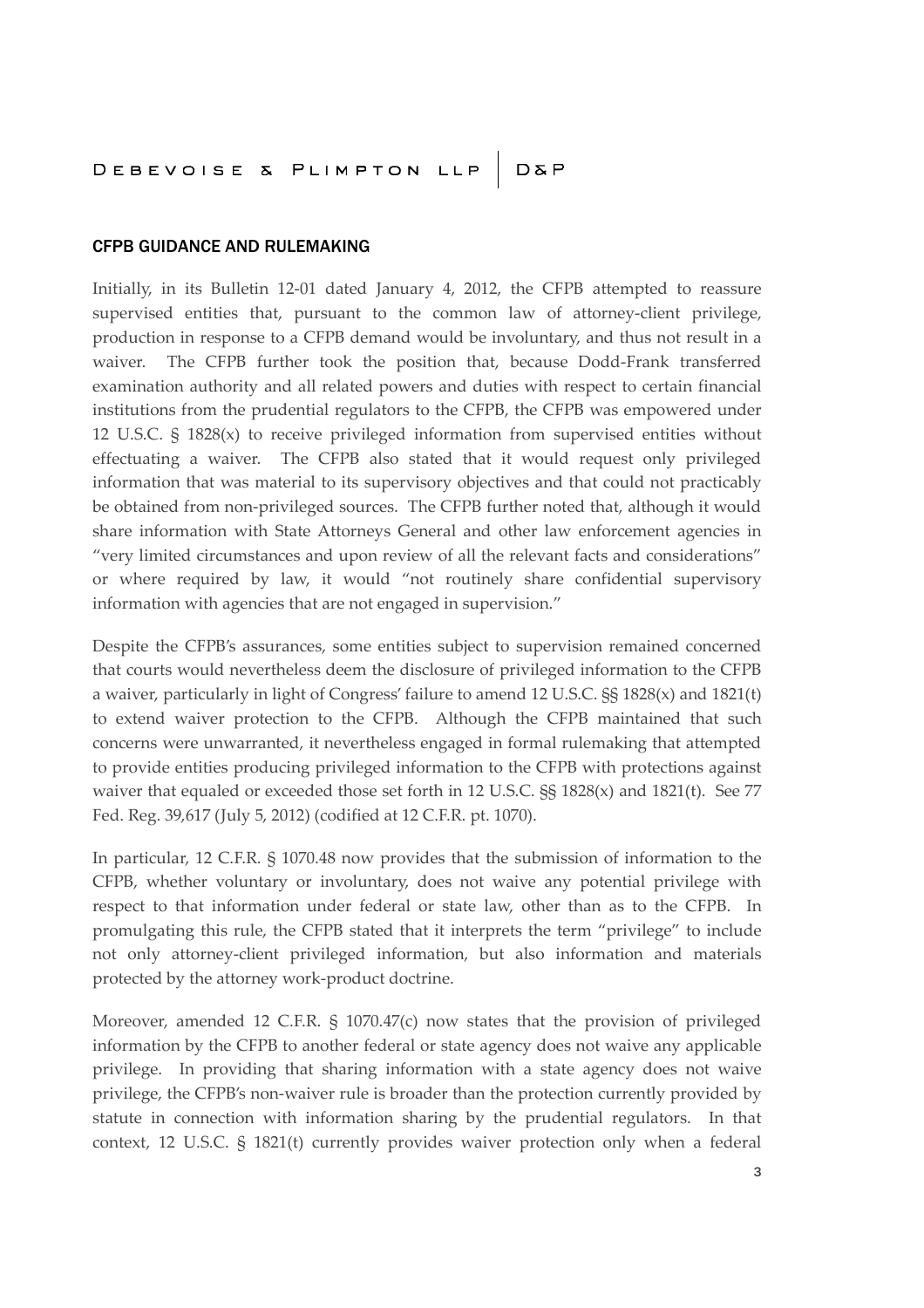## DEBEVOISE & PLIMPTON LLP | D&P

prudential regulator shares information with other federal agencies (although 12 U.S.C. §  $1821(x)$  separately protects the privilege of information submitted by any party to state bank supervisors).

Concerns persisted, however, that without legislation, private plaintiffs and other third parties would remain in a position to assert in court that the CFPB's non-waiver rules exceed its rulemaking authority, particularly given that Congress did not amend 12 U.S.C. §§ 1828(x) and 1821(t) to include the CFPB when amending Dodd-Frank.

#### H.R. 4014

With the CFPB's blessing, efforts have proceeded in Congress throughout 2012 to provide additional legislative protection against waiver claims. Those efforts culminated in today's signing of H.R. 4014 by President Obama. Passed in the House on March 26, and adopted in the Senate by unanimous consent on December 11, H.R. 4014 amends 12 U.S.C. § 1828(x) to add the CFPB to the list of federal agencies to which the submission of privileged information does not constitute waiver of any applicable privilege. The law also amends 12 U.S.C. § 1821(t) to extend anti-waiver protection to instances in which the CFPB shares privileged information with other federal agencies.

Although similar to the CFPB's non-waiver rule, H.R. 4014 arguably is narrower in scope in two respects. *First*, unlike the CFPB rule, H.R. 4014 does not explicitly extend protection to information shared by the CFPB with state agencies other than bank supervisors, including state attorneys general.<sup>2</sup> *Second*, unlike the CFPB's promulgating release, H.R. 4014 does not explicitly state that attorney work product is a "privilege" within the protection of 12 U.S.C. §1828(x).

The latter lack of clarification is not without potential significance, as the work-product doctrine has historically been viewed not as a legal privilege against disclosure, but rather as a matter of sound judicial policy.<sup>3</sup> With this said, 12 U.S.C. § 1821(t)(2)(B), which protects against claims of waiver in the information-sharing context, already provides that the defined term "privilege" includes the work-product doctrine. A court properly reading the entire statutory scheme for disclosure to and information sharing among

 $\overline{2}$ In July, following House passage of H.R. 4014, another bill (H.R. 6125) was introduced in the House that explicitly would have protected information shared by the CFPB with a "State bank and financial company supervisor" – defined as "a State bank supervisor" or "any agency of a State which licenses, supervises, or examines the offering of consumer financial products or services provided by persons subject to the regulatory or supervisory authority of the [CFPB]" – from third-party claims of waiver. H.R. 6125, however, has never emerged from the House Committee on Financial Services.

<sup>3</sup> *See, e.g., Hickman v. Taylor*, 329 U.S. 495, 509-10 (1947).